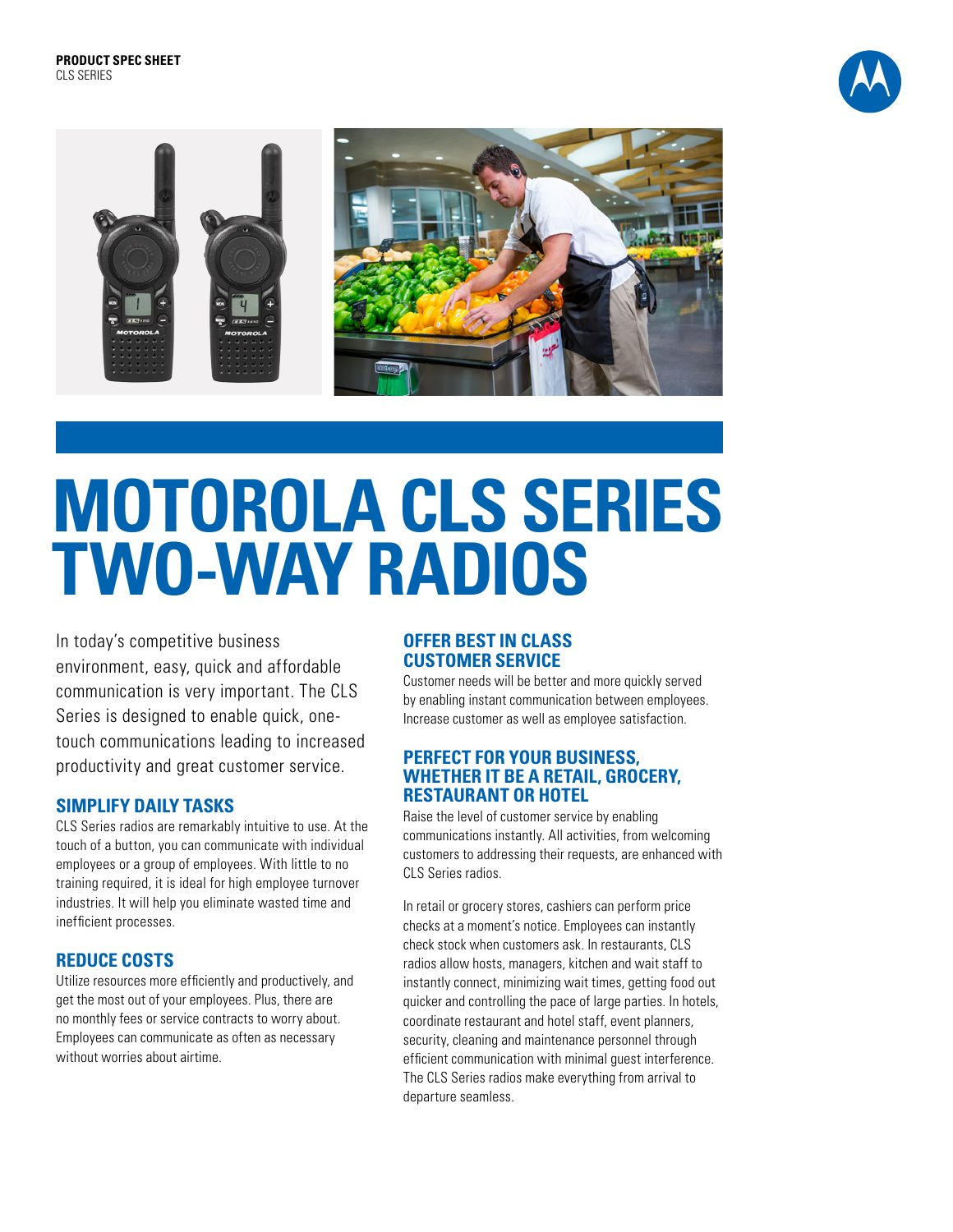|                                             |                              | <b>CLS1110</b>                           | <b>CLS1410</b>                           | <b>CLS14131</b>                          |  |
|---------------------------------------------|------------------------------|------------------------------------------|------------------------------------------|------------------------------------------|--|
| <b>GENERAL SPECIFICATIONS</b>               |                              |                                          |                                          |                                          |  |
| Frequency Range                             |                              | UHF 459.5 - 469.5                        | UHF 459.5 - 469.5                        | UHF 459.5 - 469.5                        |  |
| <b>Channel Capacity</b>                     |                              | $\mathbf 1$                              | 4                                        | 4                                        |  |
| Channel Bandwidth                           |                              | 12.5 kHz                                 | 12.5 kHz                                 | 12.5 kHz                                 |  |
| PL Codes                                    |                              | 38                                       | 38                                       | 38                                       |  |
| <b>DPL Codes</b>                            |                              | 83                                       | 83                                       | 83                                       |  |
| Range Coverage                              |                              | 200,000 sq ft <sup>2</sup> / 18.580 sq m | 200,000 sq ft <sup>2</sup> / 18.580 sq m | 200,000 sq ft <sup>2</sup> / 18.580 sq m |  |
| Average Battery Life @ 5/5/90               |                              | 14 hours                                 | 14 hours                                 | 14 hours                                 |  |
| Radio Dimensions (H x W x D):               |                              | 4.1"x2.0"x1.1" inches                    | 4.1"x2.0"x1.1" inches                    | 4.1"x2.0"x1.1" inches                    |  |
| Weight                                      |                              | Less than 5 oz.                          | Less than 5 oz.                          | Less than 5 oz.                          |  |
| <b>TRANSMITTER</b>                          |                              |                                          |                                          |                                          |  |
| <b>RF Output</b>                            | Conducted into 50 Ohms       | 1.0 Watts                                | 1.0 Watts                                | 1.0 Watts                                |  |
| <b>Frequency Stability</b>                  |                              | $< 2.0$ ppm                              | $< 2.0$ ppm                              | $< 2.0$ ppm                              |  |
| Spurs & Harmonics                           |                              | $<$ -45 dBc                              | $< -45$ dBc                              | $<$ -45 dBc                              |  |
| FM Hum & Noise                              | @ 12.5kHz without Companding | $-40dB$                                  | $-40dB$                                  | $-40dB$                                  |  |
|                                             | @ 25.0kHz                    | N/A                                      | N/A                                      | N/A                                      |  |
| Modulation Limiting                         | @ 12.5kHz                    | ± 2.5kHz                                 | ± 2.5kHz                                 | ± 2.5kHz                                 |  |
|                                             | @ 25.0kHz                    | N/A                                      | N/A                                      | N/A                                      |  |
| Adjacent Channel Power                      |                              | 60dBc                                    | 60dBc                                    | 60dBc                                    |  |
| <b>Radiated Spurious Emissions</b>          | @12.5kHz                     | $< -20$ dbm                              | $< -20$ dbm                              | $< -20$ dbm                              |  |
|                                             | @25.0kHz                     | N/A                                      | N/A                                      | N/A                                      |  |
| Audio Frequency Response (0.3 - 3.0 kHz)    |                              | $+1$ to -3 dB                            | $+1$ to -3 dB                            | $+1$ to -3 dB                            |  |
| Audio Distortion                            |                              | $< 2\%$                                  | $< 2\%$                                  | $< 2\%$                                  |  |
| <b>RECEIVER</b>                             |                              |                                          |                                          |                                          |  |
| Sensitivity (12 dB SINAD)                   |                              | -122 dBm (0.18 uV)                       | -122 dBm (0.18 uV)                       | -122 dBm (0.18 uV)                       |  |
| <b>Adjacent Channel Selectivity</b>         | @ 12.5kHz                    | 65 dB                                    | 65 dB                                    | 65 dB                                    |  |
|                                             | @ 25.0kHz                    | N/A                                      | N/A                                      | N/A                                      |  |
| Intermodulation rejection                   |                              | 60dB                                     | 60dB                                     | 60dB                                     |  |
| Spurious response Rejection (blocking 1Mhz) |                              | 85 db                                    | 85 db                                    | 85 db                                    |  |
| Audio Distortion                            |                              | $< 5\%$                                  | < 5%                                     | $< 5\%$                                  |  |
| CSQ Hum & Noise @ 12.5kHz                   |                              | $-50dB$                                  | $-50dB$                                  | $-50dB$                                  |  |
| PL Hum & Noise @ 12.5kHz                    |                              | N/A                                      | N/A                                      | N/A                                      |  |
| DPL Hum & Noise @ 12.5kHz                   |                              | $-45dB$                                  | $-45dB$                                  | $-45dB$                                  |  |
| Radiated Spurious Emissions (< 1GHz)        |                              | $<$ -54 dBm                              | $<$ -54 dBm                              | $<$ -54 dBm                              |  |
| Radiated Spurious Emissions (> 1GHz)        |                              | $<$ -52 dBm                              | $<$ -52 dBm                              | $<$ -52 dBm                              |  |
| Audio Output @ <5% Distortion               |                              | $0.5W@8$ ohms                            | $0.5W@8$ ohms                            | $0.5W@8$ ohms                            |  |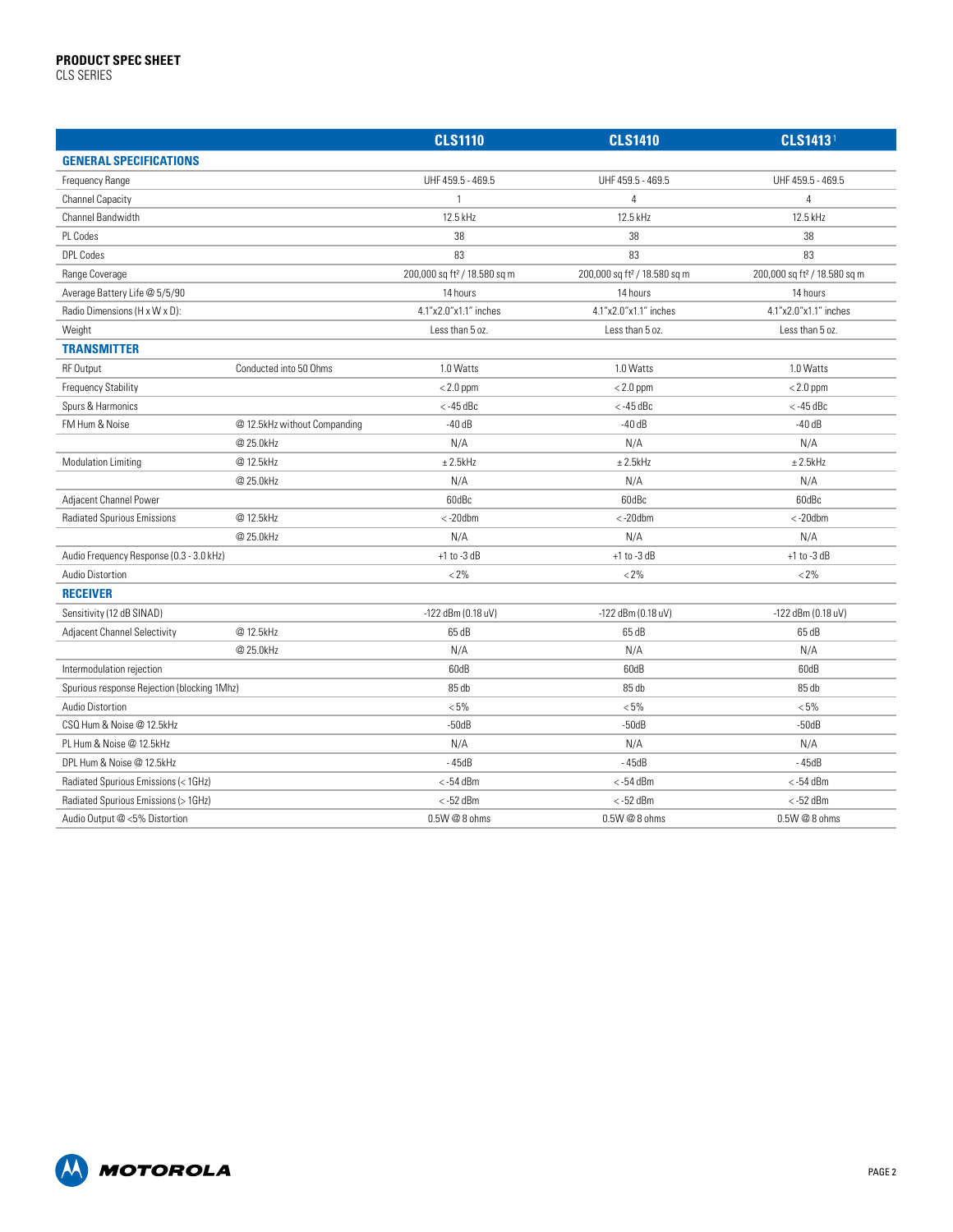# **MILITARY STANDARDS**

| - MILLIANT STANDANDS           |               |                           |               |                           |               |                           |               |                           |               |                           |
|--------------------------------|---------------|---------------------------|---------------|---------------------------|---------------|---------------------------|---------------|---------------------------|---------------|---------------------------|
|                                | $810 - C$     |                           | $810 - D$     |                           | 810-E         |                           | $810-F$       |                           | $810-G$       |                           |
|                                | <b>METHOD</b> | <b>PROCEDURES</b>         | <b>METHOD</b> | <b>PROCEDURES</b>         | <b>METHOD</b> | <b>PROCEDURES</b>         | <b>METHOD</b> | <b>PROCEDURES</b>         | <b>METHOD</b> | <b>PROCEDURES</b>         |
| Low Pressure                   | 500.1         |                           | 500.2         | $\parallel$ , $\parallel$ | 500.3         | $\parallel$ , $\parallel$ | 500.4         | I, II                     | 500.5         | $\parallel$ , $\parallel$ |
| High Temperature               | 501.1         | $\parallel$ , $\parallel$ | 501.2         | $\parallel$ , $\parallel$ | 501.3         | I, II                     | 501.4         | $\parallel$ , $\parallel$ | 501.5         | T, II                     |
| Low Temperature                | 502.1         |                           | 502.2         | l. II                     | 502.3         | l, II                     | 502.4         | I, II                     | 502.5         | T, II                     |
| <b>Temperature Shock</b>       | 503.1         |                           | 503.2         |                           | 503.3         |                           | 503.4         | I, II                     | 503.5         |                           |
| <b>Contamination by Fluids</b> |               |                           |               |                           |               |                           |               |                           | 504.1         |                           |
| Solar Radiation                | 505.1         |                           | 505.2         |                           | 505.3         |                           | 505.4         |                           | 505.5         |                           |
| Rain                           | 506.1         | $\parallel$ , $\parallel$ | 506.2         | l. II                     | 506.3         | l, II                     | 506.4         | $\mathbf{III}$            | 506.5         | Ш                         |
| Humidity                       | 507.1         | $\parallel$ , $\parallel$ | 507.2         | II, III                   | 507.3         | II, III                   | 507.4         |                           | 507.5         |                           |
| Dust                           | 510.1         |                           | 510.2         |                           | 510.3         |                           | 510.4         | $L$ III                   | 510.5         |                           |
| Vibration                      | 514.2         | VIII. X                   | 514.3         |                           | 514.4         |                           | 514.5         |                           | 514.6         |                           |
| Shock                          | 516.2         | 1, II, V                  | 516.3         | I, IV                     | 516.4         | I, IV                     | 516.5         | I, IV                     | 516.6         | I, IV                     |

CLS radios meet test methods from Military Standards 810 C, D, E, F, and G for 11 items including shock, vibration, extreme temperatures and dust. CLS radios also satisfy environmental and energy efficiency certifications (CE/CEC, ROHs and WEEE).

| <b>ENVIRONMENTAL SPECIFICATIONS</b>                                                                              |                                            |                         |  |  |  |  |  |
|------------------------------------------------------------------------------------------------------------------|--------------------------------------------|-------------------------|--|--|--|--|--|
| <b>Operating Temperature</b>                                                                                     | $-30^{\circ}$ C to $+60^{\circ}$ C (Radio) |                         |  |  |  |  |  |
| Storage Temperature                                                                                              | $-40^{\circ}$ C to $+85^{\circ}$ C (Radio) |                         |  |  |  |  |  |
| Shock & Vibration                                                                                                | Per MIL STDs                               | 5 foot drop to concrete |  |  |  |  |  |
| Dust & Humidity                                                                                                  | Per MIL STDs                               | IP5X IPX2               |  |  |  |  |  |
| <b>Enclosure Rating</b>                                                                                          | Designed to meet NEMA3 types 1, 2, 5       |                         |  |  |  |  |  |
| FCC (Federal Communications Committee) Designation: AZ489FT4860. IC (Industry Canada) Designation: 109U-89FT4860 |                                            |                         |  |  |  |  |  |

<sup>1</sup> Available in Canada Only

² Range will vary based on terrain and conditions.

³ National Electrical Manufacturers Association

CLS radios' tough polycarbonate housings contain built-in anti-microbial properties that inhibit the growth of bacteria and mold on the radio surfaces (does not include accessories).

CLS chargers and power supplies are ROHS and CEC (California Energy Comission) Power Level V energy efficient compliant.

Specifications subject to change without notice. All specifications shown are typical.